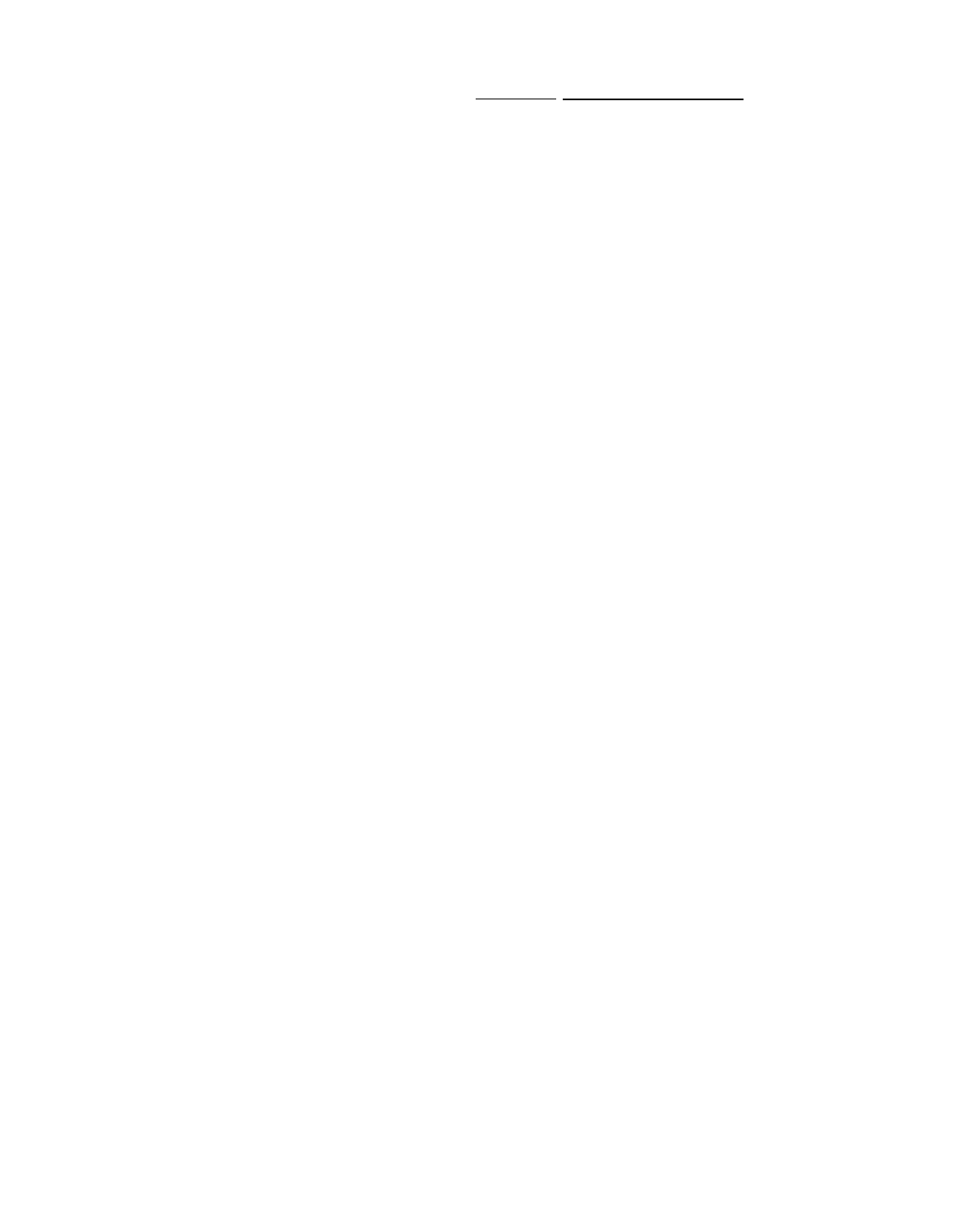## **5 Quick Tips to Conserve Water**

# **nserve**

- Regularly check for leaks inside and outside your home.
- When brushing your teeth, tum off the tap. This is a simple way tosave a lot of water!
- Run the dishwasher and washing machine only when full. Try skipping the extra rinse.
- Water plants before 10 am or after 4 pm.
- Choose efficient appliances.



The table below shows the results of our monitoring for the period of January Ist to December 31st, 2021. In this table you will find the following terms and abbreviations:

**Action Level (AL)** - the concentration of a contaminant which, if exceeded, triggers treatment or other requirements which a water system must follow.

**Parts per million (ppm) or Milligrams per liter (mg/I)** - one part per million corresponds to one minute in two years or a single penny in \$10,000.

**Parts per billion (ppb) or Micrograms per liter-** one part per billion corresponds to one minute in 2,000 years, or a single penny in \$10,000,000.

**Maximum Contaminant Level-** The "Maximum Allowed" (MCL) is the highest level of a contaminant that is allowed in drinking water. MCLs are set as close to the MCLGs as feasible using the best available treatment technology. MCL's are set at very stringent levels. To understand the possible health effects described for many regulated constituents, a person would have to drink 2 liters of water every day at the MCL level for a lifetime to have a one-in-a-million chance of having the described health effect.

**Maximum Contaminant Level Goal** - The "Goal"(MCLG) is the level of a contaminant in drinking water below which there is no known or expected risk to health. MCLGs allow for a margin of safety.

**Maximum Residual Disinfectant Level (MRDL)** - The highest level of a disinfectant allowed in drinking water. There is convincing evidence that addition of a disinfectant is necessary for control of microbial contaminants.

**Maximum Residual Disinfectant Level Goal (MRDLG)-** The level of a drinking water disinfectant below which there is no known or expected risk to health. MRDLGs do not reflect the benefits of the use of disinfectants to control microbial contaminants.

**Non-Detects (ND)** - laboratory analysis indicates that the constituent is not present.